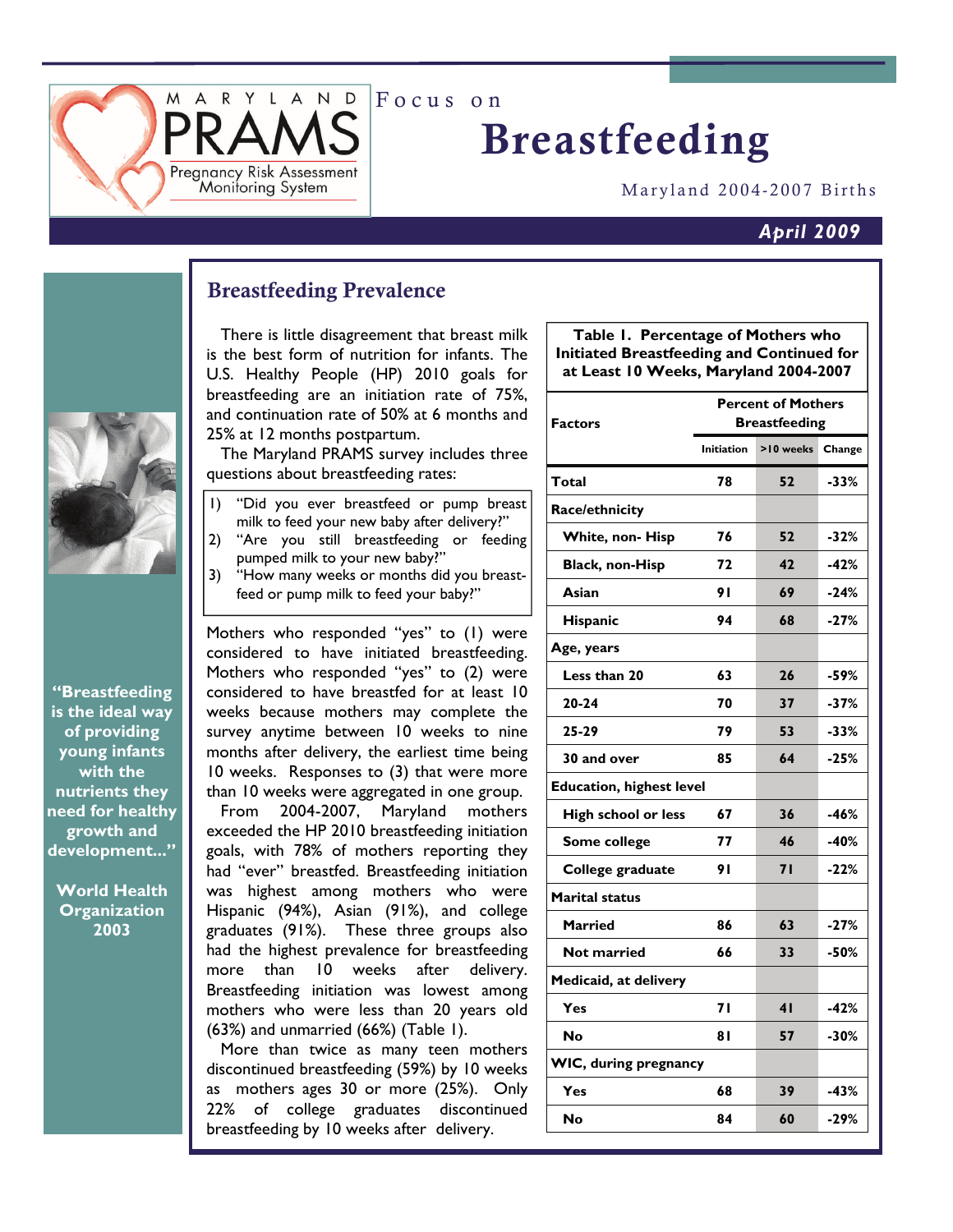#### *2* **Maryland PRAMS Focus on Breastfeeding**

### Maternal Factors

 Breastfeeding prevalence was lowest for mothers who smoked postpartum, with 54% reporting that they had initiated breastfeeding and only 18% still breastfeeding their infants at 10 weeks after delivery—a 67% decrease (Figure 1).



 Women who smoke may not be aware that cigarette smoking is not a contraindication to breastfeeding even though they should be encouraged to quit or at least not smoke in the home.

Women who reported a history of physical abuse

by a former or current intimate partner had similar initiation prevalence (71%) as total but the next lowest breastfeeding prevalence at 10 weeks (30%) —a 59% decrease.

 Mothers who reported that their pregnancies were unintended or that they were depressed postpartum also had lower rates of breastfeeding initiation and continuation than the average rate for all Maryland women surveyed.

# Birth Outcomes



 Mothers who delivered infants of low birth weight (<2500 grams), very low birth weight (<1500 grams), premature gestation (<37 weeks), or needing hospitalization in the neonatal intensive care unit (NICU) had similar breastfeeding initiation prevalence (74-82%) near the total average of 78% (Figure 2). However, 10 week continuation prevalence was much lower, especially for very low birth weight (VLBW) infants (32%). Ironically, mothers of VLBW infants had the highest breastfeeding initiation prevalence.

 The high prevalence of breastfeeding initiation among VLBW, LBW, and premature infants may, in part, be due to the mothers' increased interactions with NICU staff who can spend more time counseling mothers about the importance of breastfeeding. Mothers with ill infants may also be more motivated to provide their babies with the superior qualities of breast milk.

 Unfortunately, the Maryland PRAMS survey did not include questions about reasons for discontinuation of breast-

feeding. Nearly twice as many mothers of VLBW

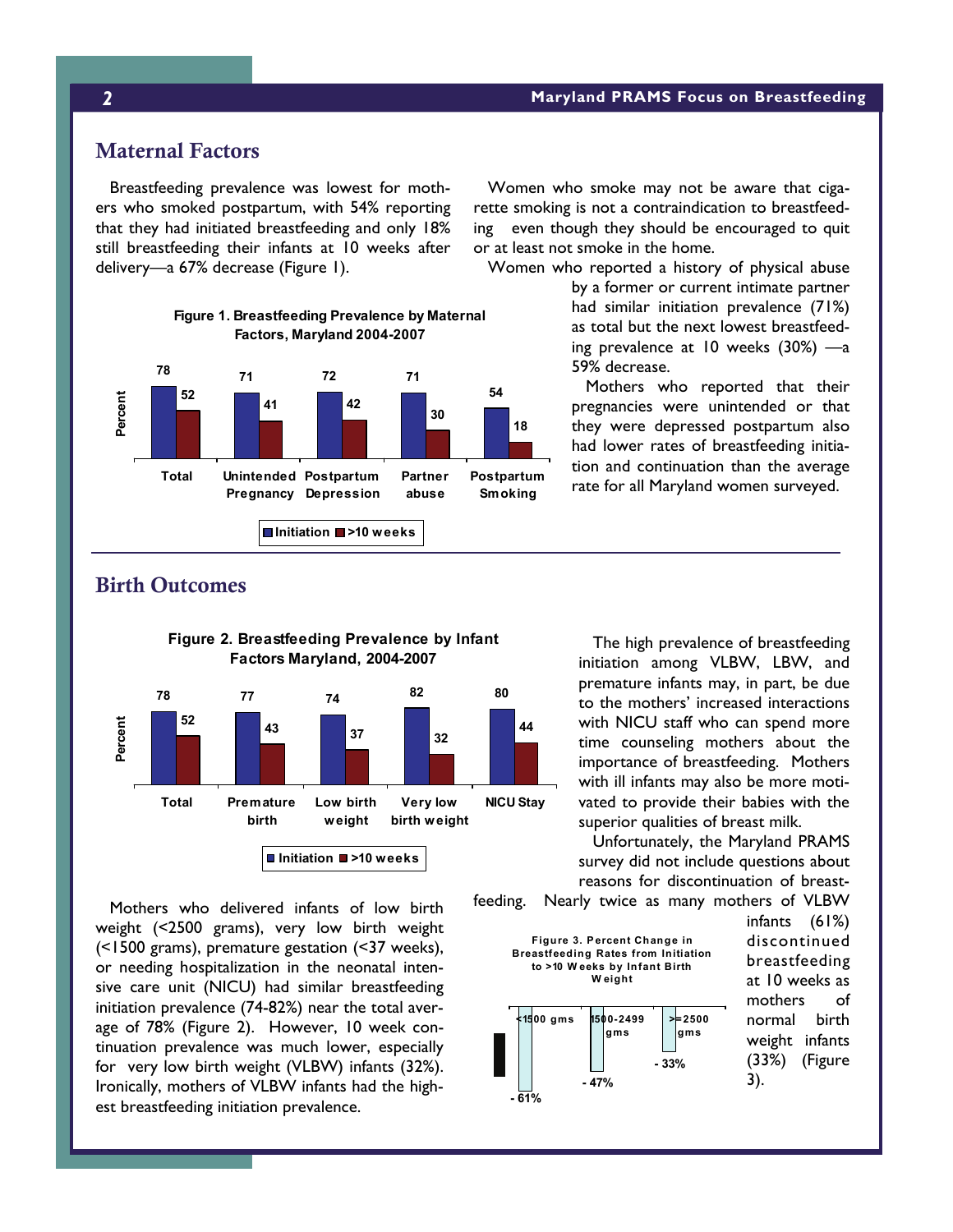#### **Maryland PRAMS Focus on Breastfeeding** *3*

# Early Postpartum Breastfeeding Discontinuation **Figure 4. Percent of Mothers Breastfeeding by Weeks Postpartum, Maryland 2004-2007 <sup>52</sup> <sup>59</sup> <sup>57</sup> <sup>63</sup> 70 78 0 2 4 6 8 10 Weeks postpartum Percent**

#### **Comments from PRAMS mothers:**

"I am still breastfeeding because of the help I received in the hospital and a few weeks after our discharge."

 Breastfeeding prevalence decreased steadily during the postpartum period. Approximately 1/3 of the mothers who started breastfeeding were no longer breastfeeding their infants by 10 weeks.

 The greatest percentage decrease in breastfeeding (11%) occurred during the first two weeks postpartum (from 78%

 to 70% overall), followed by a 10% decrease between weeks 2 and 4 and a 9% decrease between weeks 8 and 10 (Figure 4). PRAMS is unable to track discontinuation rates reliably after 10 weeks postpartum due to the variation in time when mothers complete the survey.

"I think we need to find a way to make breastfeeding more readily acceptable in the workplace, in society, in general."

## **Discussion**

 The health benefits of breastfeeding for infants are well known, and include reduced childhood rates of ear and respiratory infections, sudden infant death syndrome (SIDS), gastroenteritis, allergies, and diabetes. Less well known but also important are the benefits to mothers from breastfeeding which include decreased postpartum anemia and bleeding as well as a reduced risk of future ovarian and breast cancer.

 Although the majority of Maryland mothers initiated breastfeeding (78%), by 10 weeks postpartum only 52% of mothers continued to breastfeed. Breastfeeding was most prevalent among women who were Asian, Hispanic, or college graduates. Initiation was lower among women who were less than 20 years old—only 26% were breastfeeding at 10 weeks after delivery. Continuation at 10 weeks was lowest among women who smoked cigarettes (18%), were victims of partner abuse during pregnancy (30%), or delivered a VLBW infant

(32%). Encouragement and support during the postpartum period may be especially important to help these mothers continue breastfeeding.

 The American Academy of Pediatrics and the American College of Obstetricians and Gynecologists recommend exclusive breastfeeding for six months, and breastfeeding with supplemental foods for at least a year after delivery. Using PRAMS data from the first 10 weeks after delivery to project the rate of breastfeeding discontinuation, we can roughly estimate that less than one-third of Maryland mothers will be breastfeeding at 6 months after delivery. This is far short of the HP 2010 goal of 50%.

 The creation of a supportive environment in the hospital, home, workplace, and community should be a priority in perinatal health so that mothers and their babies can benefit from the full rewards of breastfeeding.



"I experienced some difficulties in breastfeeding and didn't know where to get help."

"When you get home it's hard to get support [for breastfeeding] unless you pay for it."